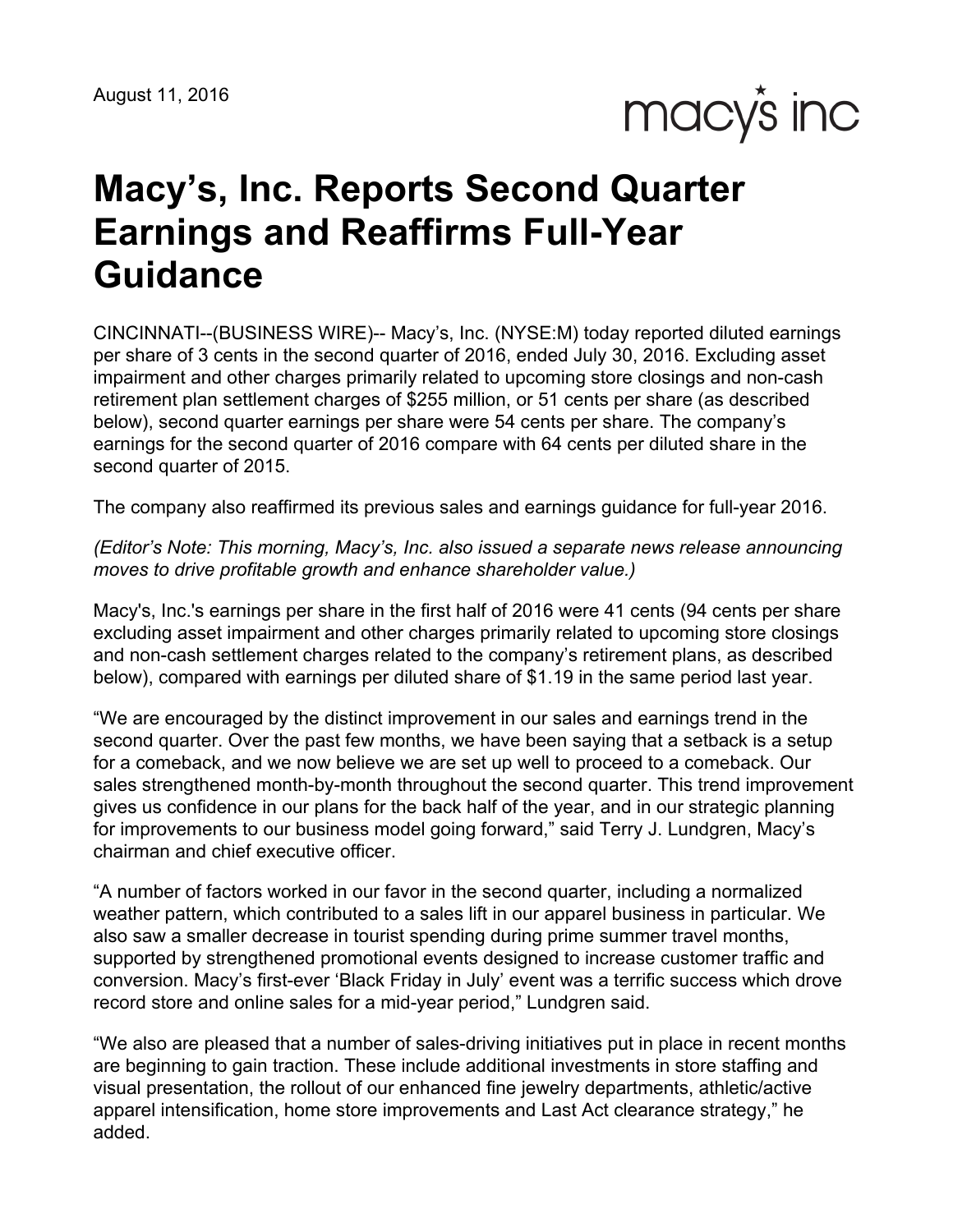## **Sales**

Sales in the second quarter of 2016 totaled \$5.866 billion, a decrease of 3.9 percent, compared with sales of \$6.104 billion in the same period last year. Comparable sales on an owned plus licensed basis were down by 2.0 percent in the second quarter. On an owned basis, second quarter comparable sales declined by 2.6 percent. The difference between the year-over-year change in total and comparable sales largely resulted from the closing of 41 underperforming Macy's stores in fiscal 2015.

For the year to date, Macy's, Inc. sales totaled \$11.637 billion, down 5.7 percent from total sales of \$12.336 billion in the first half of 2015. Comparable sales on an owned plus licensed basis were down by 3.8 percent year-to-date in 2016. On an owned basis, year-to-date comparable sales declined by 4.4 percent.

In the second quarter, the company opened seven Bluemercury freestanding specialty stores. In the fall season, scheduled store openings include a Macy's in Kapolei, HI, one Macy's Backstage freestanding store in San Antonio, one Bloomingdale's Outlet in Orange, CA, and 10 additional Bluemercury freestanding specialty stores. In the second quarter, eight Macy's Backstage and seven Bluemercury shops opened inside Macy's stores, with another five in-store Macy's Backstage and seven in-store Bluemercury shops planned for the fall season. In the third quarter, Macy's is closing stores in North Hollywood, CA, and West Valley City, UT. In a separate news release issued today, the company announced plans to close approximately 100 full-line Macy's locations, most of which will be closed in early 2017.

## **Operating Income**

Macy's, Inc.'s operating income totaled \$117 million or 2.0 percent of sales for the quarter ended July 30, 2016. Excluding asset impairment and other charges primarily related to upcoming store closings announced today of \$249 million (\$154 after tax, or 49 cents per share) and non-cash settlement charges related to the company's retirement plans of \$6 million (\$3 million after tax, or 2 cents per share), operating income for the second quarter was \$372 million or 6.4 percent of sales. This compares with operating income of \$436 million or 7.1 percent of sales for the same period last year.

For the first half of 2016, Macy's, Inc.'s operating income totaled \$393 million or 3.4 percent of sales. Excluding asset impairment and other charges of \$249 million (\$154 million after tax, or 49 cents per share) and non-cash settlement charges related to the company's retirement plans of \$19 million (\$12 million after tax, or 4 cents per share), operating income for the first half of 2016 was \$661 million, or 5.7 percent of sales. This compares with operating income of \$845 million, or 6.8 percent of sales, in the first half of 2015.

## **Cash Flow**

Net cash provided by operating activities was \$560 million in the first half of 2016, compared with \$398 million in the first six months of last year. Net cash used by investing activities in the first half of 2016 was \$338 million, compared with \$615 million a year ago. Investing activities in the first six months of 2015 included the acquisition of Bluemercury. Net cash used by financing activities in the first six months of 2016 was \$331 million, compared with \$1.186 billion in the first half of 2015.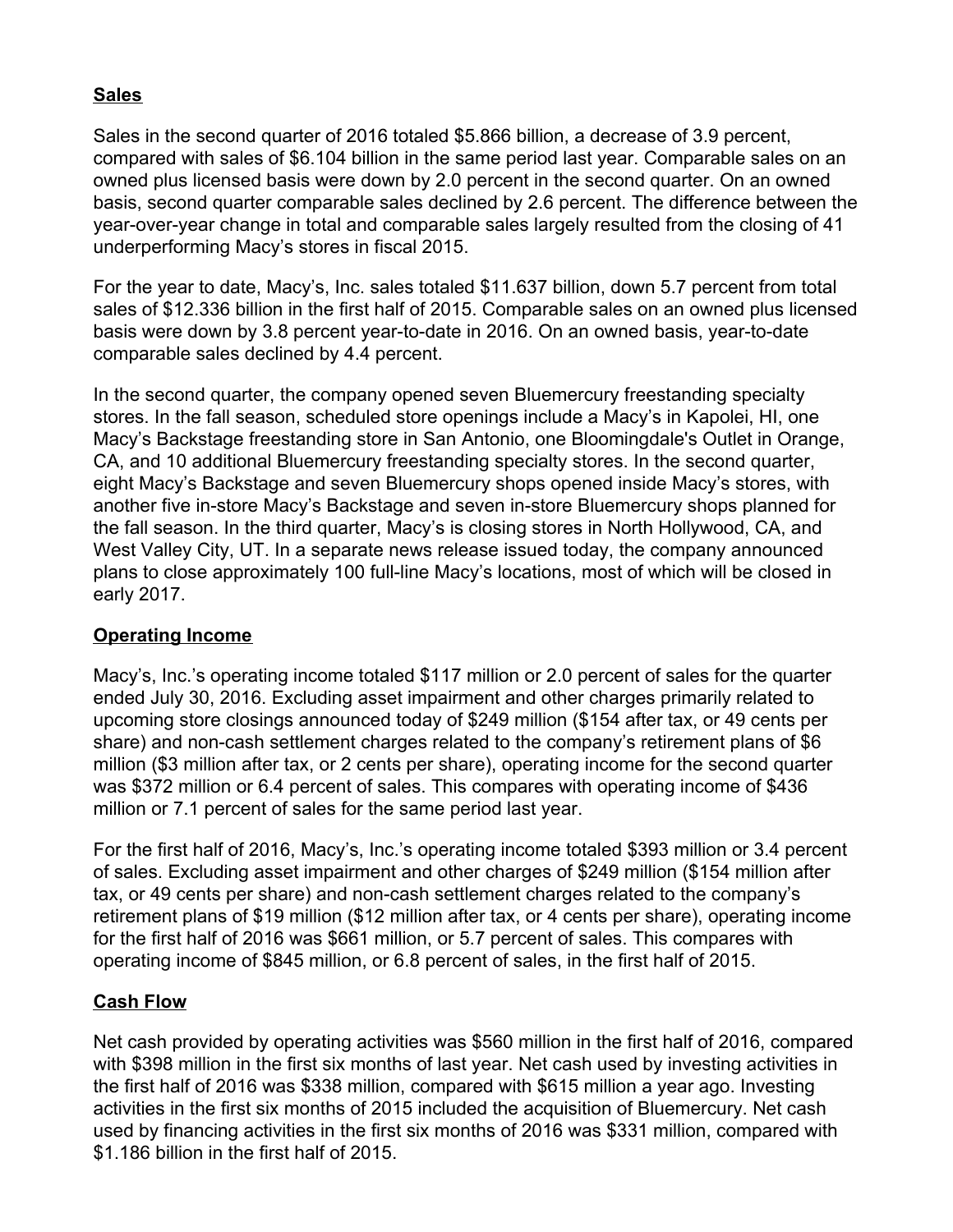The company did not repurchase any shares of its common stock in the second quarter of 2016. Given first quarter results, the company had decided to suspend its repurchase program but will consider resuming stock buybacks in the second half of 2016 assuming current sales trends continue. At July 30, 2016, the company has remaining authorization to repurchase up to approximately \$1.9 billion of its common stock.

## **Looking Ahead**

Based upon improved sales and earnings in the second quarter, the company remains confident in its previously provided guidance for full-year 2016.

Macy's, Inc. expects full-year 2016 comparable sales on an owned plus licensed basis sales to decrease in the range of 3 percent to 4 percent, with comparable sales on an owned basis to be approximately 50 basis points lower. The company expects earnings per diluted share (excluding asset impairment charges and retirement settlement charges) in fiscal 2016 to be in a range of \$3.15 to \$3.40.

## **Important Information Regarding Financial Measures**

Please see the final pages of this news release for important information regarding the calculation of the company's non-GAAP financial measures.

Macy's, Inc., with corporate offices in Cincinnati and New York, is one of the nation's premier retailers, with fiscal 2015 sales of \$27.079 billion. The company operates about 880 stores in 45 states, the District of Columbia, Guam and Puerto Rico under the names of Macy's, Bloomingdale's, Bloomingdale's Outlet, Macy's Backstage and Bluemercury, as well as the macys.com, bloomingdales.com and bluemercury.com websites. Bloomingdale's in Dubai is operated by Al Tayer Group LLC under a license agreement.

All statements in this press release that are not statements of historical fact are forwardlooking statements within the meaning of the Private Securities Litigation Reform Act of 1995. Such statements are based upon the current beliefs and expectations of Macy's management and are subject to significant risks and uncertainties. Actual results could differ materially from those expressed in or implied by the forward-looking statements contained in this release because of a variety of factors, including conditions to, or changes in the timing of, proposed transactions, prevailing interest rates and non-recurring charges, store closings, competitive pressures from specialty stores, general merchandise stores, off-price and discount stores, manufacturers' outlets, the Internet, mail-order catalogs and television shopping and general consumer spending levels, including the impact of the availability and level of consumer debt, the effect of weather and other factors identified in documents filed by the company with the Securities and Exchange Commission.

(NOTE: Additional information on Macy's, Inc., including past news releases, is available at [www.macysinc.com/pressroom](http://www.macysinc.com/pressroom). A webcast of Macy's, Inc.'s call with analysts and investors will be held today (Aug. 11) at **10 a.m. (ET)**. (Note this is a new time for Macy's quarterly earnings conference call.) Macy's, Inc.'s webcast is accessible to the media and general public via the company's website at [www.macysinc.com](http://www.macysinc.com). Analysts and investors may call in on 1-888-211-9951, passcode 1044180. A replay of the conference call can be accessed on the Web site or by calling 1-888-203-1112 (same passcode) about two hours after the conclusion of the call.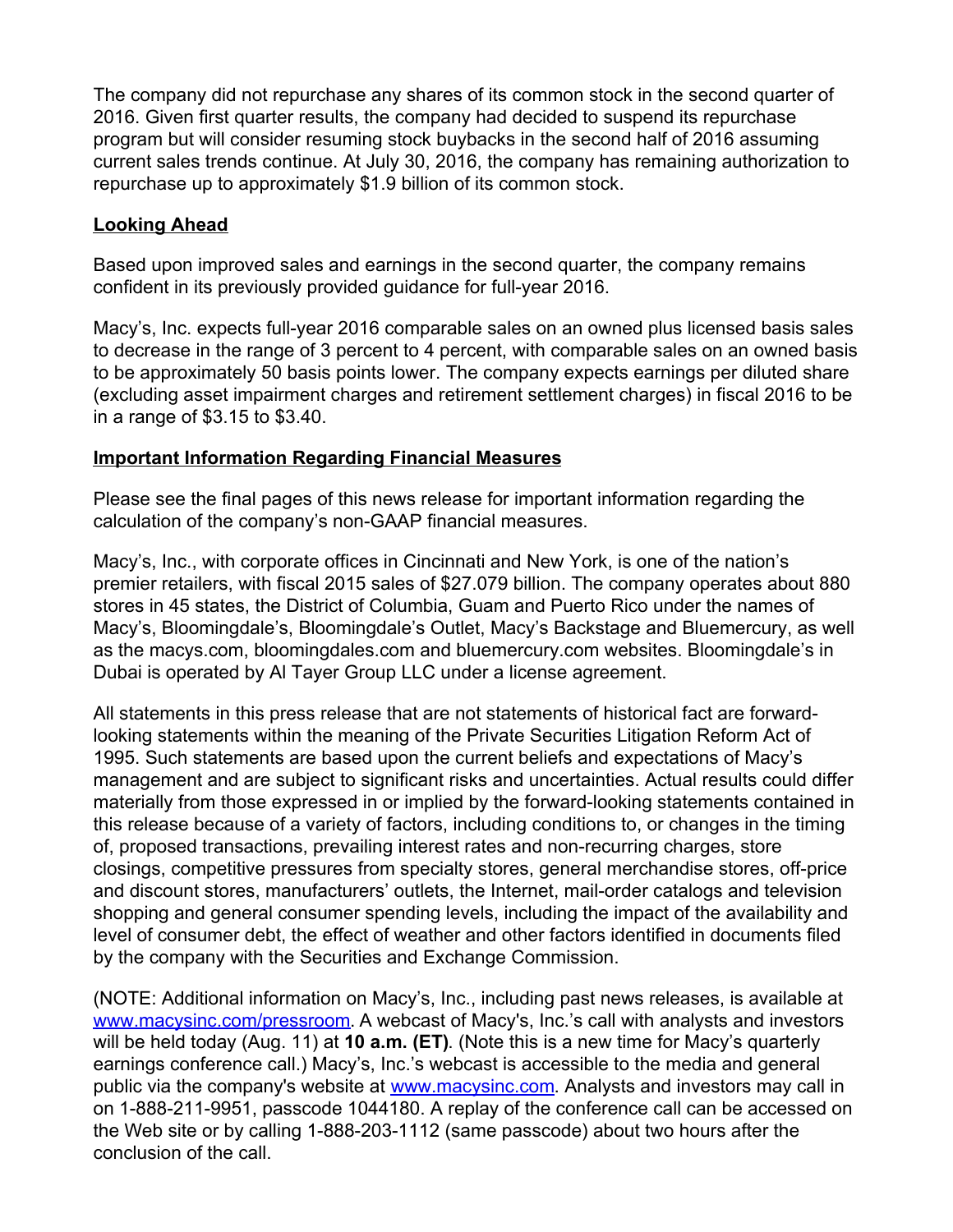Macy's, Inc. is scheduled to present at the Goldman Sachs Annual Global Retailing Conference at 8:05 a.m. ET on Thursday, Sept. 8, in New York City. Media and investors may access a live audio webcast of the presentation at [www.macysinc.com/ir](http://www.macysinc.com/ir) beginning at 8:05 a.m. on Sept. 8. A replay of the webcast will be available on the company's website.)

#### **MACY'S, INC.**

### Consolidated Statements of Income (Unaudited) (Note 1)

(All amounts in millions except percentages and per share figures)

|                                                         | 13 Weeks Ended<br>July 30, 2016 |                     | 13 Weeks Ended<br>August 1, 2015 |                     |  |
|---------------------------------------------------------|---------------------------------|---------------------|----------------------------------|---------------------|--|
|                                                         | \$                              | $%$ to<br>Net sales | \$                               | $%$ to<br>Net sales |  |
| Net sales                                               | 5,866<br>\$                     |                     | \$6,104                          |                     |  |
| Cost of sales (Note 2)                                  | 3,468                           | 59.1%               | 3,610                            | 59.1%               |  |
| Gross margin                                            | 2,398                           | 40.9%               | 2,494                            | 40.9%               |  |
| Selling, general and administrative expenses            | (2,026)                         | (34.5%)             | (2,058)                          | $(33.8\%)$          |  |
| Impairments and other costs (Note 3)                    | (249)                           | $(4.3\%)$           |                                  | $-$ %               |  |
| Settlement charges (Note 4)                             | (6)                             | $(0.1\%)$           |                                  | $-$ %               |  |
| Operating income                                        | 117                             | 2.0%                | 436                              | 7.1%                |  |
| Interest expense - net                                  | (97)                            |                     | (93)                             |                     |  |
| Income before income taxes                              | 20                              |                     | 343                              |                     |  |
| Federal, state and local income tax expense (Note<br>5) | (11)                            |                     | (126)                            |                     |  |
| Net income                                              | 9                               |                     | 217                              |                     |  |
| Net loss attributable to noncontrolling interest        | $\overline{2}$                  |                     |                                  |                     |  |
| Net income attributable to Macy's, Inc. shareholders \$ | 11                              |                     | \$<br>217                        |                     |  |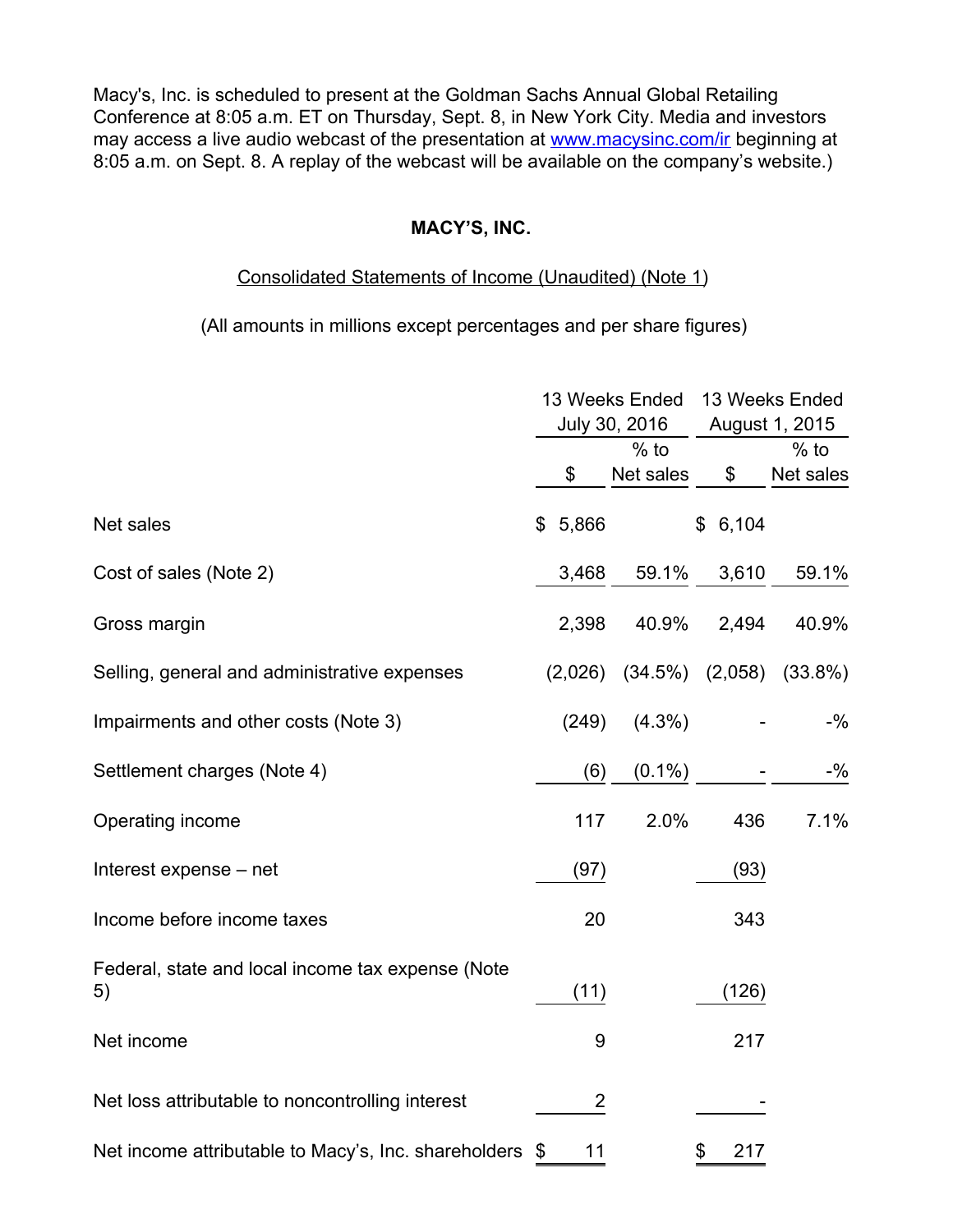| Basic earnings per share attributable to<br>Macy's, Inc. shareholders   | \$<br>.03  | \$<br>.65 |
|-------------------------------------------------------------------------|------------|-----------|
| Diluted earnings per share attributable to<br>Macy's, Inc. shareholders | \$.<br>.03 | .64       |
| Average common shares:                                                  |            |           |
| <b>Basic</b>                                                            | 309.4      | 335.7     |
| <b>Diluted</b>                                                          | 311.3      | 341.0     |
| End of period common shares outstanding                                 | 308.5      | 331.0     |
| Depreciation and amortization expense                                   | S<br>260   | 261       |

## **MACY'S, INC.**

## Consolidated Statements of Income (Unaudited)

Notes:

- (1) Because of the seasonal nature of the retail business, the results of operations for the 13 weeks ended July 30, 2016 and August 1, 2015 (which do not include the Christmas season) are not necessarily indicative of such results for the fiscal year.
- (2) Merchandise inventories are valued at the lower of cost or market using the last-in, first-out (LIFO) retail inventory method. Application of the LIFO retail inventory method did not result in the recognition of any LIFO charges or credits affecting cost of sales for the 13 weeks ended July 30, 2016 or August 1, 2015.
- (3) For the 13 weeks ended July 30, 2016, includes \$249 million on a pre-tax basis, or \$154 million after tax or \$.49 per diluted share attributable to Macy's, Inc., primarily for asset impairment charges. These charges relate primarily to anticipated store closings.
- (4) For the 13 weeks ended July 30, 2016, includes \$6 million on a pre-tax basis, or \$3 million after tax or \$.02 per diluted share attributable to Macy's, Inc., of non-cash settlement charges relating to the Company's defined benefit retirement plans. These charges result from an increase in lump sum distributions associated with store closings, a voluntary separation program and organizational restructuring, in addition to periodic distribution activity.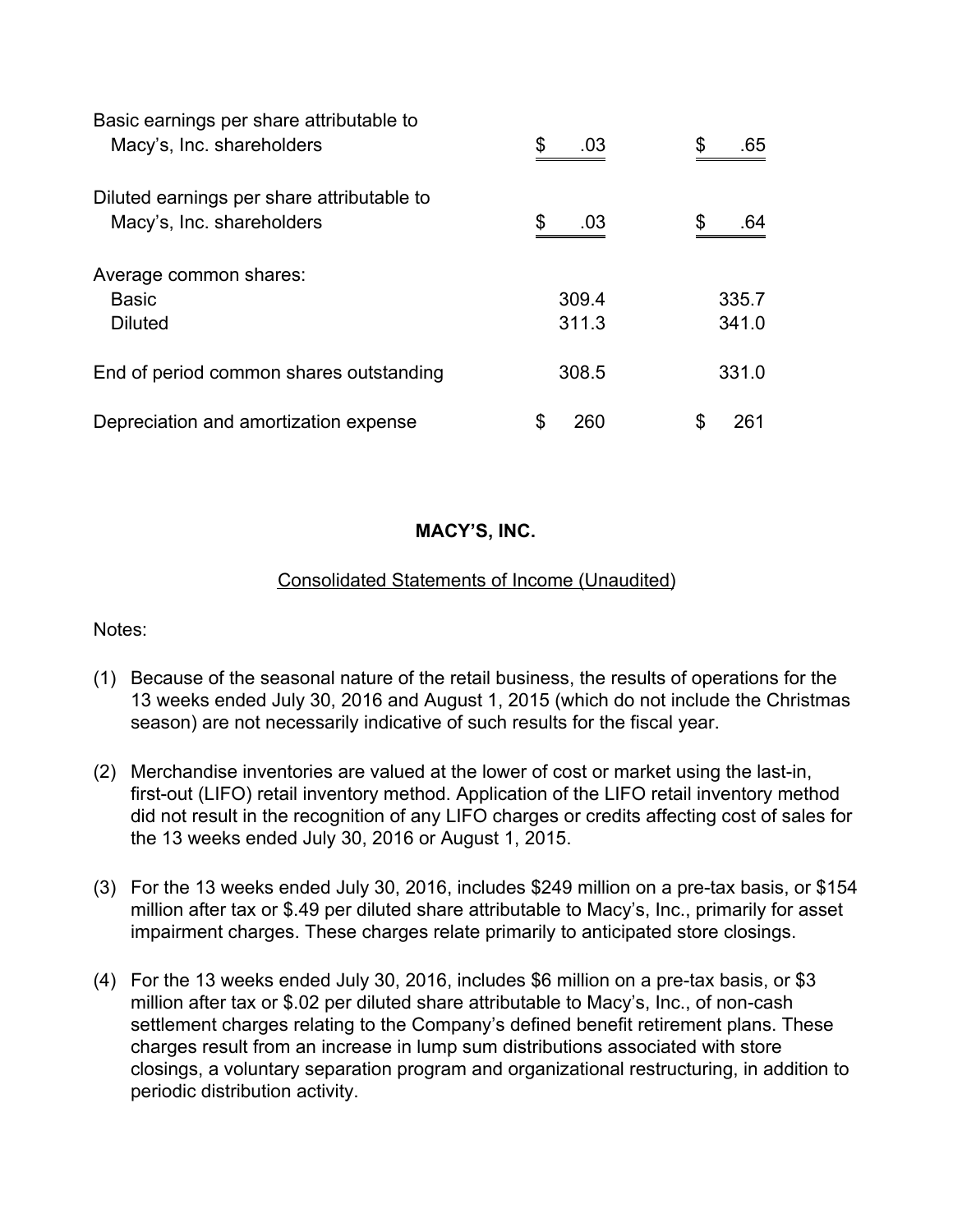(5) Federal, state and local income taxes differ from the federal income tax statutory rate of 35%, principally because of the effect of state and local taxes, including the settlement of various tax issues and tax examinations.

#### **MACY'S, INC.**

#### Consolidated Statements of Income (Unaudited) (Note 1)

(All amounts in millions except percentages and per share figures)

|                                                         | 26 Weeks Ended<br>July 30, 2016 |            | 26 Weeks Ended<br>August 1, 2015 |                      |
|---------------------------------------------------------|---------------------------------|------------|----------------------------------|----------------------|
|                                                         | $%$ to                          |            |                                  | $%$ to               |
|                                                         | \$                              | Net sales  | \$                               | Net sales            |
| Net sales                                               | \$11,637                        |            | \$12,336                         |                      |
| Cost of sales (Note 2)                                  | 6,984                           | 60.0%      | 7,410                            | 60.1%                |
| Gross margin                                            | 4,653                           | 40.0%      | 4,926                            | 39.9%                |
| Selling, general and administrative expenses            | (3,992)                         | $(34.3\%)$ |                                  | $(4,081)$ $(33.1\%)$ |
| Impairments and other costs (Note 3)                    | (249)                           | $(2.1\%)$  |                                  | $-$ %                |
| Settlement charges (Note 4)                             | (19)                            | $(0.2\%)$  |                                  | $-$ %                |
| Operating income                                        | 393                             | 3.4%       | 845                              | 6.8%                 |
| Interest expense – net                                  | (195)                           |            | (188)                            |                      |
| Income before income taxes                              | 198                             |            | 657                              |                      |
| Federal, state and local income tax expense (Note<br>5) | (74)                            |            | (247)                            |                      |
| Net income                                              | 124                             |            | 410                              |                      |
| Net loss attributable to noncontrolling interest        | 3                               |            |                                  |                      |
| Net income attributable to Macy's, Inc. shareholders \$ | 127                             |            | \$<br>410                        |                      |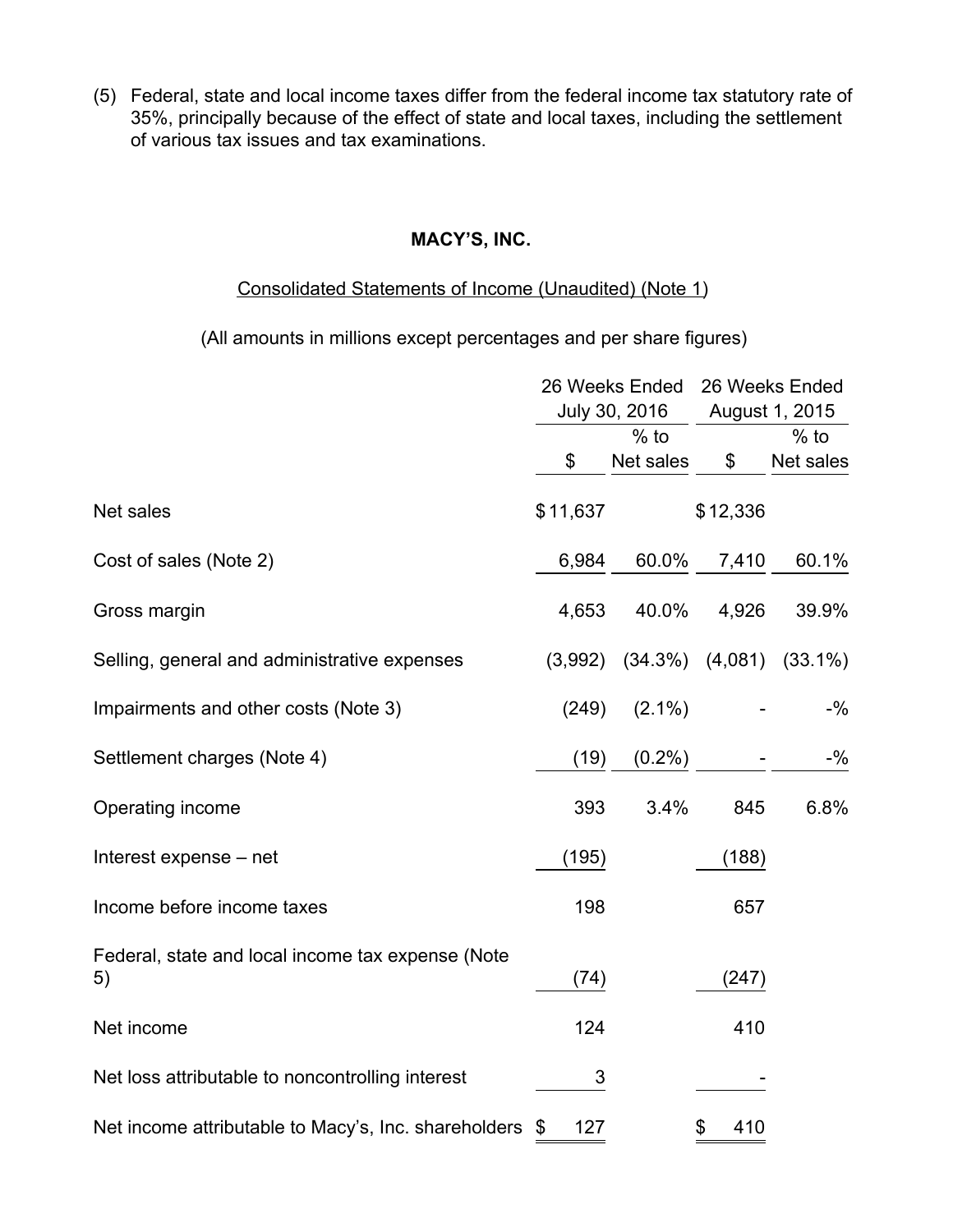| Basic earnings per share attributable to<br>Macy's, Inc. shareholders   | \$<br>.41      | 1.21           |
|-------------------------------------------------------------------------|----------------|----------------|
| Diluted earnings per share attributable to<br>Macy's, Inc. shareholders | \$<br>.41      | 1.19           |
| Average common shares:                                                  |                |                |
| <b>Basic</b><br>Diluted                                                 | 310.0<br>312.4 | 338.2<br>343.7 |
|                                                                         |                |                |
| End of period common shares outstanding                                 | 308.5          | 331.0          |
| Depreciation and amortization expense                                   | 520            | 520            |

## **MACY'S, INC.**

#### Consolidated Statements of Income (Unaudited)

Notes:

- (1) Because of the seasonal nature of the retail business, the results of operations for the 26 weeks ended July 30, 2016 and August 1, 2015 (which do not include the Christmas season) are not necessarily indicative of such results for the fiscal year.
- (2) Merchandise inventories are valued at the lower of cost or market using the last-in, firstout (LIFO) retail inventory method. Application of the LIFO retail inventory method did not result in the recognition of any LIFO charges or credits affecting cost of sales for the 26 weeks ended July 30, 2016 or August 1, 2015.
- (3) For the 26 weeks ended July 30, 2016, includes \$249 million on a pre-tax basis, or \$154 million after tax or \$.49 per diluted share attributable to Macy's, Inc., primarily for asset impairment charges. These charges relate primarily to anticipated store closings.
- (4) For the 26 weeks ended July 30, 2016, includes \$19 million on a pre-tax basis, or \$12 million after tax or \$.04 per diluted share attributable to Macy's, Inc., of non-cash settlement charges relating to the Company's defined benefit retirement plans. These charges result from an increase in lump sum distributions associated with store closings, a voluntary separation program and organizational restructuring, in addition to periodic distribution activity.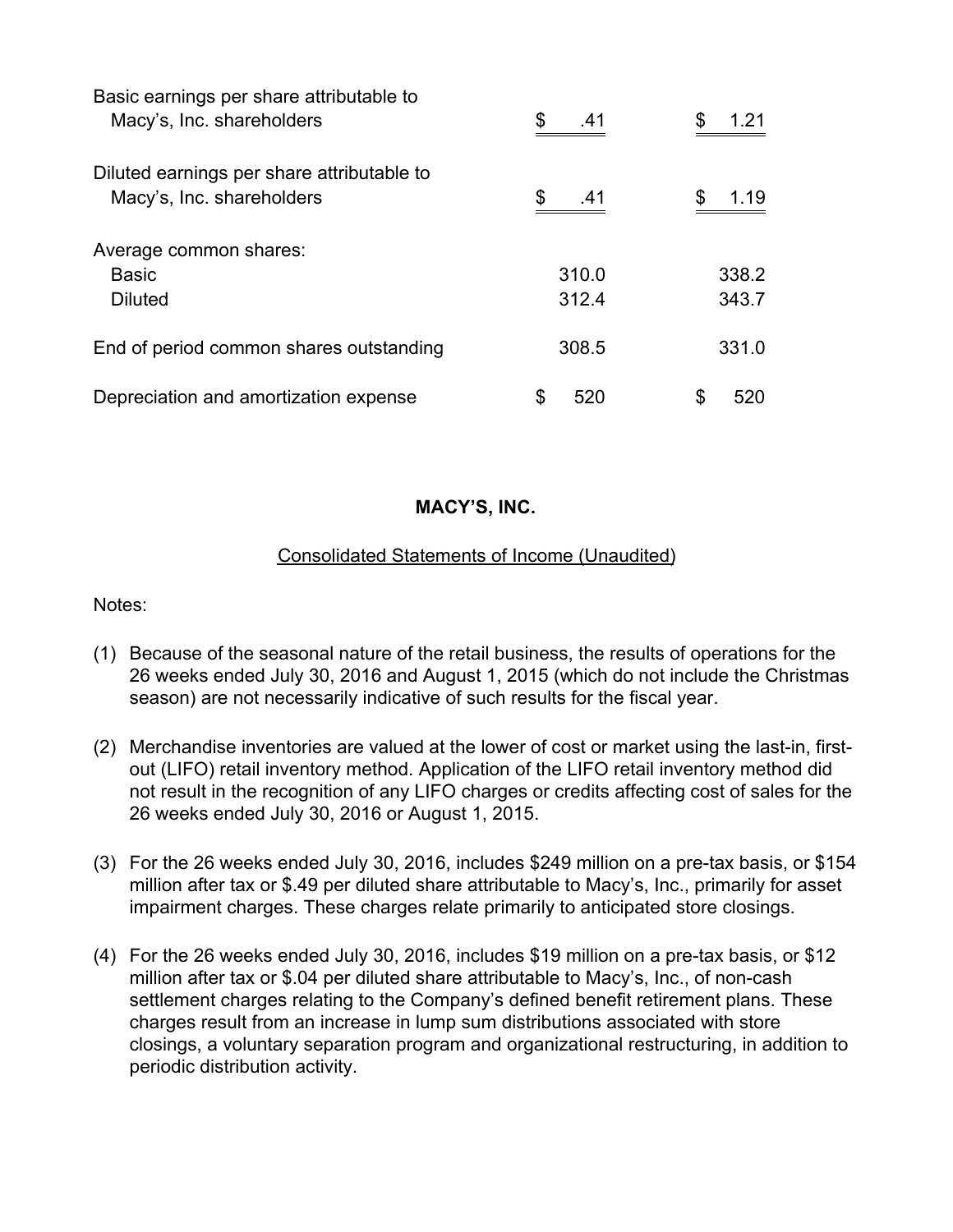(5) Federal, state and local income taxes differ from the federal income tax statutory rate of 35%, principally because of the effect of state and local taxes, including the settlement of various tax issues and tax examinations.

#### **MACY'S, INC.**

#### Consolidated Balance Sheets (Unaudited)

## (millions)

|                                                                      | 2016         | July 30, January 30, August 1,<br>2016 | 2015   |
|----------------------------------------------------------------------|--------------|----------------------------------------|--------|
| <b>ASSETS:</b>                                                       |              |                                        |        |
| <b>Current Assets:</b>                                               |              |                                        |        |
| Cash and cash equivalents                                            | $$1,000$ \$  | 1,109 \$                               | 843    |
| Receivables                                                          | 423          | 558                                    | 334    |
| Merchandise inventories                                              | 5,322        | 5,506                                  | 5,496  |
| Prepaid expenses and other current assets                            | 471          | 479                                    | 437    |
| <b>Total Current Assets</b>                                          | 7,216        | 7,652                                  | 7,110  |
| Property and Equipment - net                                         | 7,187        | 7,616                                  | 7,704  |
| Goodwill                                                             | 3,897        | 3,897                                  | 3,897  |
| Other Intangible Assets - net                                        | 502          | 514                                    | 523    |
| <b>Other Assets</b>                                                  | 904          | 897                                    | 726    |
| <b>Total Assets</b>                                                  | \$19,706 \$  | 20,576 \$                              | 19,960 |
| LIABILITIES AND SHAREHOLDERS' EQUITY:<br><b>Current Liabilities:</b> |              |                                        |        |
| Short-term debt                                                      | \$<br>942 \$ | 642 \$                                 | 83     |
| Merchandise accounts payable                                         | 1,877        | 1,526                                  | 1,942  |
| Accounts payable and accrued liabilities                             | 2,514        | 3,333                                  | 2,277  |
| Income taxes                                                         | 23           | 227                                    | 64     |
| <b>Total Current Liabilities</b>                                     | 5,356        | 5,728                                  | 4,366  |
| Long-Term Debt                                                       | 6,688        | 6,995                                  | 7,151  |
| <b>Deferred Income Taxes</b>                                         | 1,448        | 1,477                                  | 1,449  |
| <b>Other Liabilities</b>                                             | 2,164        | 2,123                                  | 2,150  |
| Shareholders' Equity:                                                |              |                                        |        |
| Macy's, Inc.                                                         | 4,046        | 4,250                                  | 4,844  |
| Noncontrolling interest                                              | 4            | 3                                      |        |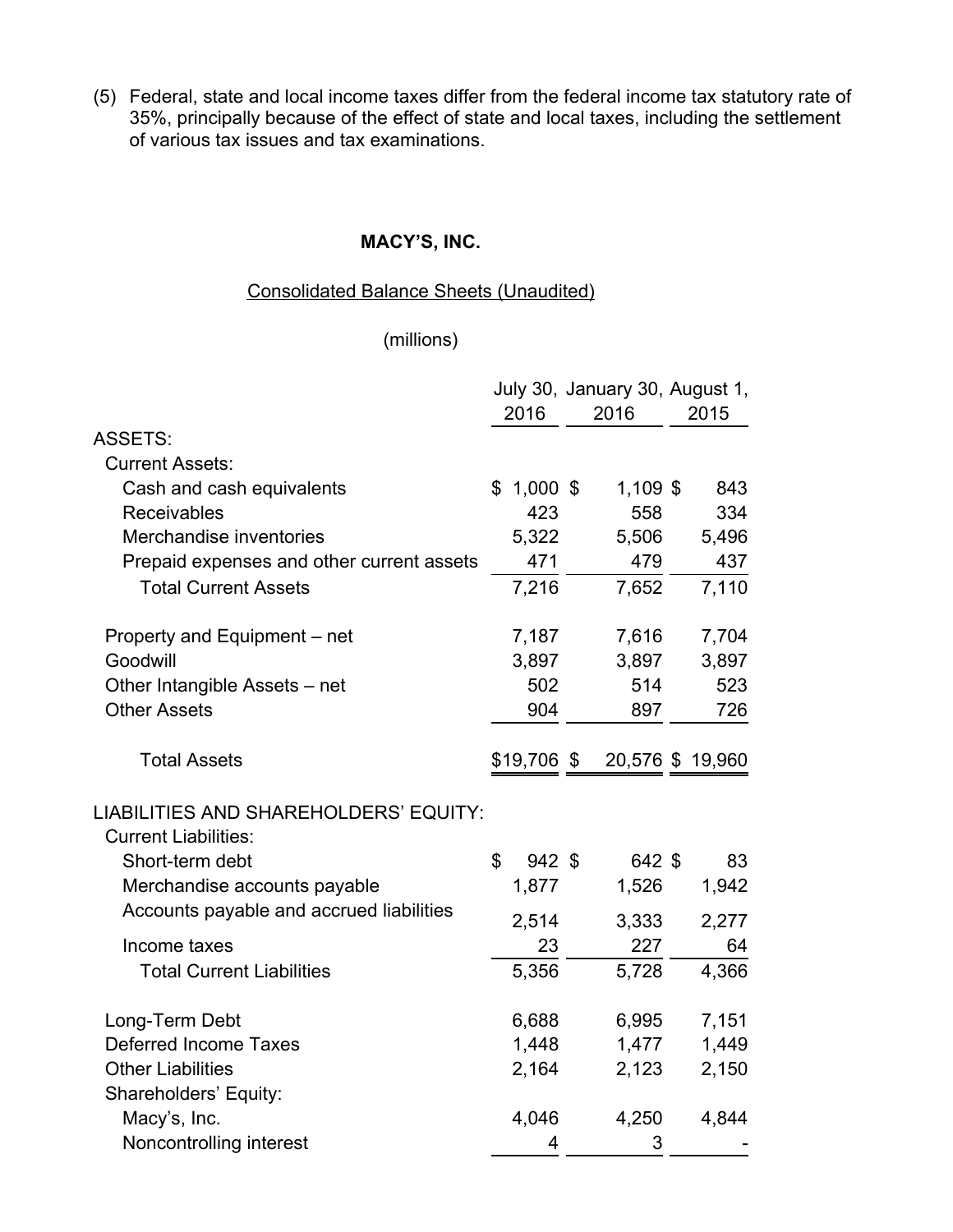| <b>Total Shareholders' Equity</b>                                       | 4.050 | 4.253 | -4.844 |
|-------------------------------------------------------------------------|-------|-------|--------|
| Total Liabilities and Shareholders' Equity \$19,706 \$ 20,576 \$ 19,960 |       |       |        |

Note: Certain reclassifications were made to prior year's amounts to conform with the classifications of such amounts in the most recent years.

## **MACY'S, INC.**

## Consolidated Statements of Cash Flows (Unaudited)

(millions)

|                                                    | 26 Weeks Ended 26 Weeks Ended |       |                       |
|----------------------------------------------------|-------------------------------|-------|-----------------------|
|                                                    | July 30, 2016                 |       | <b>August 1, 2015</b> |
| Cash flows from operating activities:              |                               |       |                       |
| Net income                                         | \$                            | 124   | \$<br>410             |
| Adjustments to reconcile net income to net cash    |                               |       |                       |
| provided by operating activities:                  |                               |       |                       |
| Impairments and other costs                        |                               | 249   |                       |
| Settlement charges                                 |                               | 19    |                       |
| Depreciation and amortization                      |                               | 520   | 520                   |
| Stock-based compensation expense                   |                               | 37    | 47                    |
| Amortization of financing costs and premium on     |                               |       |                       |
| acquired debt                                      |                               | (1)   | (2)                   |
| Changes in assets and liabilities:                 |                               |       |                       |
| Decrease in receivables                            |                               | 99    | 92                    |
| (Increase) decrease in merchandise inventories     |                               | 184   | (50)                  |
| Increase in prepaid expenses and other current     |                               |       |                       |
| assets                                             |                               | (40)  | (29)                  |
| Increase in other assets not separately identified |                               |       |                       |
| Increase in merchandise accounts payable           |                               | 307   | 314                   |
| Decrease in accounts payable, accrued liabilities  |                               |       |                       |
| and other items not separately identified          |                               | (686) | (626)                 |
| Decrease in current income taxes                   |                               | (204) | (232)                 |
| Decrease in deferred income taxes                  |                               | (26)  | (20)                  |
| Decrease in other liabilities not separately       |                               |       |                       |
| identified                                         |                               | (22)  | (26)                  |
| Net cash provided by operating activities          |                               | 560   | 398                   |
| Cash flows from investing activities:              |                               |       |                       |
| Purchase of property and equipment                 |                               | (293) | (367)                 |
| Capitalized software                               |                               | (151) | (144)                 |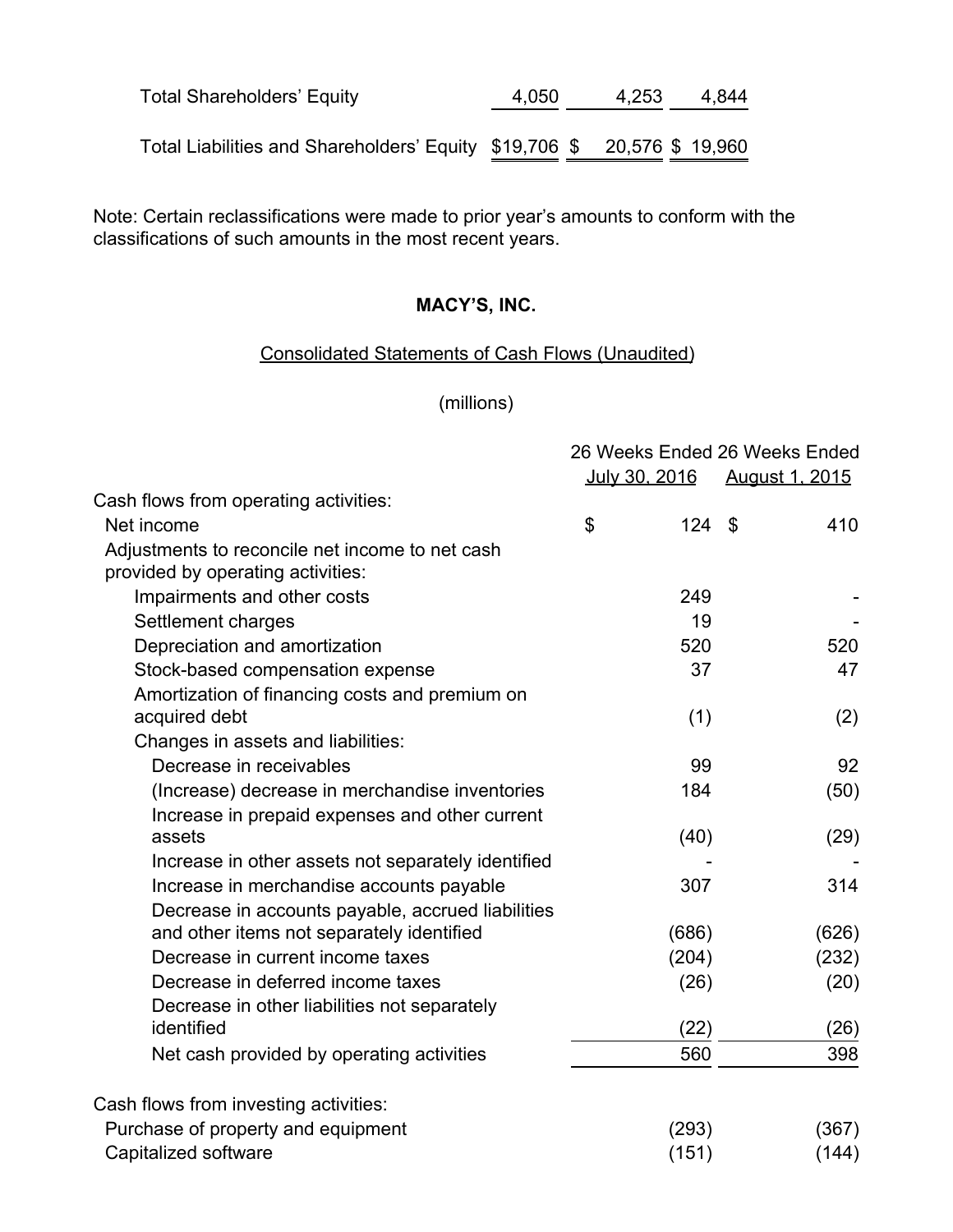| Acquisition of Bluemercury, Inc., net of cash acquired |       | (212)     |
|--------------------------------------------------------|-------|-----------|
| Disposition of property and equipment                  | 67    | 4         |
| Other, net                                             | 39    | 104       |
| Net cash used by investing activities                  | (338) | (615)     |
| Cash flows from financing activities:                  |       |           |
| Debt repaid                                            | (3)   | (72)      |
| Financing costs                                        | (3)   |           |
| Dividends paid                                         | (228) | (227)     |
| Increase (decrease) in outstanding checks              | 2     | (136)     |
| Acquisition of treasury stock                          | (130) | (909)     |
| Issuance of common stock                               | 27    | 158       |
| Proceeds from noncontrolling interest                  | 4     |           |
| Net cash used by financing activities                  | (331) | (1, 186)  |
| Net decrease in cash and cash equivalents              | (109) | (1,403)   |
| Cash and cash equivalents at beginning of period       | 1,109 | 2,246     |
| Cash and cash equivalents at end of period             |       |           |
|                                                        | 1,000 | \$<br>843 |

Note: Certain reclassifications were made to prior year's amounts to conform with the classifications of such amounts in the most recent years.

## **MACY'S, INC.**

## Important Information Regarding Non-GAAP Financial Measures

The Company reports its financial results in accordance with U.S. generally accepted accounting principles ("GAAP"). However, management believes that certain non-GAAP financial measures provide users of the Company's financial information with additional useful information in evaluating operating performance. Management believes that excluding certain items that may vary substantially in frequency and magnitude from operating income, operating income as a percent of sales and diluted earnings per share attributable to Macy's, Inc. shareholders provides useful supplemental measures that assist in evaluating the Company's ability to generate earnings and leverage sales and to more readily compare these metrics between past and future periods. Management believes that providing changes in comparable sales on an owned plus licensed basis, which includes the impact of growth in comparable sales of departments licensed to third parties supplementally to its results of operations calculated in accordance with GAAP assists in evaluating the Company's ability to generate sales growth, whether through owned businesses or departments licensed to third parties, on a comparable basis, and in evaluating the impact of changes in the manner in which certain departments are operated.

Non-GAAP financial measures should be viewed as supplementing, and not as an alternative or substitute for, the Company's financial results prepared in accordance with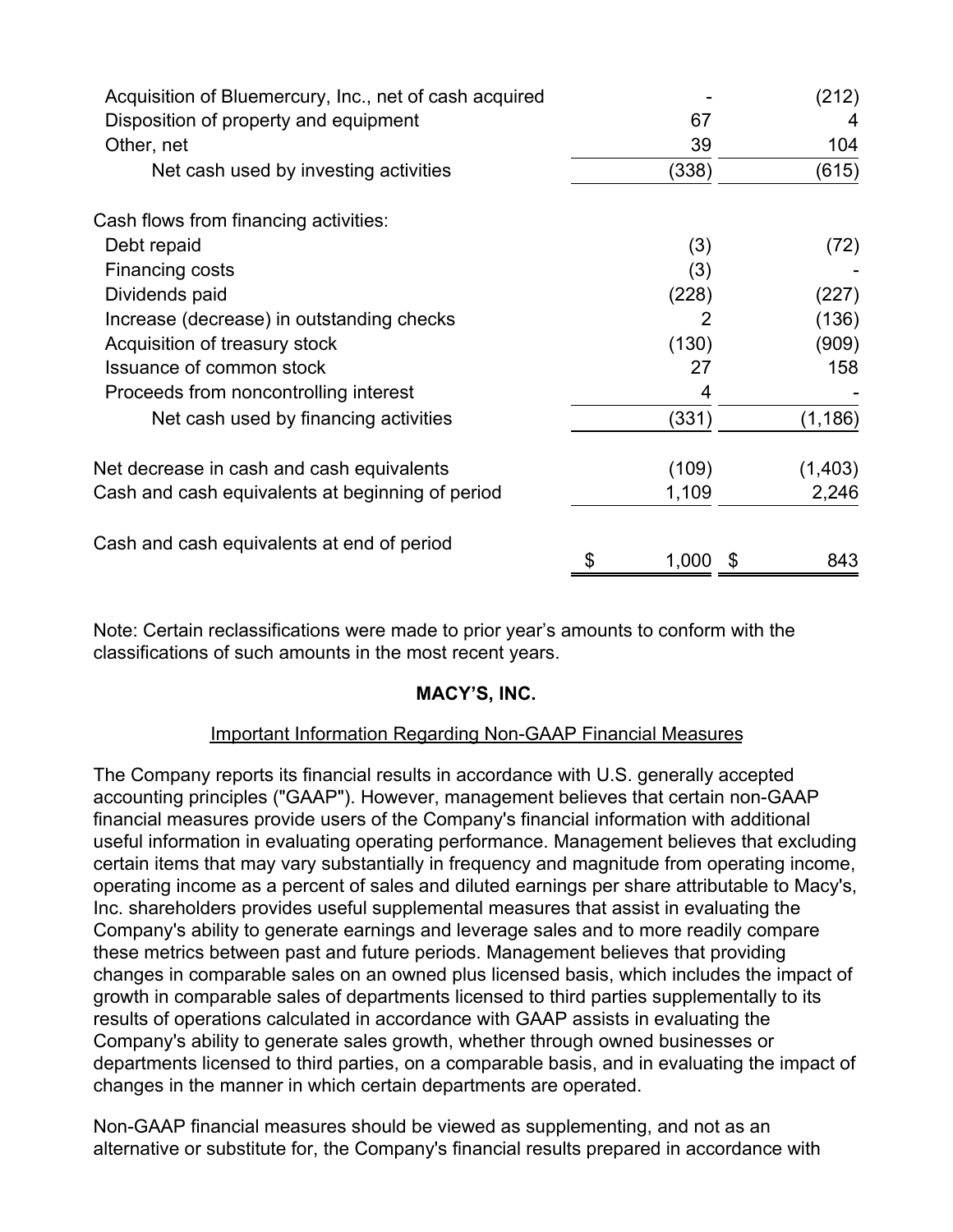GAAP. Certain of the items that may be excluded or included in non-GAAP financial measures may be significant items that could impact the Company's financial position, results of operations and cash flows and should therefore be considered in assessing the Company's actual financial condition and performance. Additionally, the amounts received by the Company on account of sales of departments licensed to third parties are limited to commissions received on such sales. The methods used by the Company to calculate its non-GAAP financial measures may differ significantly from methods used by other companies to compute similar measures. As a result, any non-GAAP financial measures presented herein may not be comparable to similar measures provided by other companies.

## Diluted Earnings Per Share Attributable to Macy's, Inc. Shareholders, Excluding Certain Items

The following is a reconciliation of the non-GAAP financial measure diluted earnings per share attributable to Macy's, Inc. shareholders, excluding certain items, to GAAP diluted earnings per share attributable to Macy's, Inc., shareholders, which the Company believes to be the most directly comparable GAAP measure.

|                                                                                                                                          | 13 Weeks 26 Weeks |                 |
|------------------------------------------------------------------------------------------------------------------------------------------|-------------------|-----------------|
|                                                                                                                                          | Ended             | Ended           |
|                                                                                                                                          | <b>July 30,</b>   | <b>July 30,</b> |
|                                                                                                                                          | 2016              | 2016            |
| Diluted earnings per share attributable to Macy's, Inc. shareholders                                                                     | \$0.03            | \$0.41          |
| Add back the pre-tax impact of impairments and other costs                                                                               | 0.80              | 0.80            |
| Add back the pre-tax impact of settlement charges                                                                                        | 0.02              | 0.06            |
| Deduct the income tax impact of impairments and other costs and<br>settlement charges                                                    | (0.31)            | (0.33)          |
| Diluted earnings per share attributable to<br>Macy's, Inc. shareholders, excluding impairments and other costs<br>and settlement charges | \$0.54            | \$0.94          |
|                                                                                                                                          |                   |                 |

## **MACY'S, INC.**

#### Important Information Regarding Non-GAAP Financial Measures

#### Change in Comparable Sales

The following is a reconciliation of the non-GAAP financial measure of changes in comparable sales on an owned plus licensed basis, to GAAP comparable sales (i.e., on an owned basis), which the Company believes to be the most directly comparable GAAP financial measure.